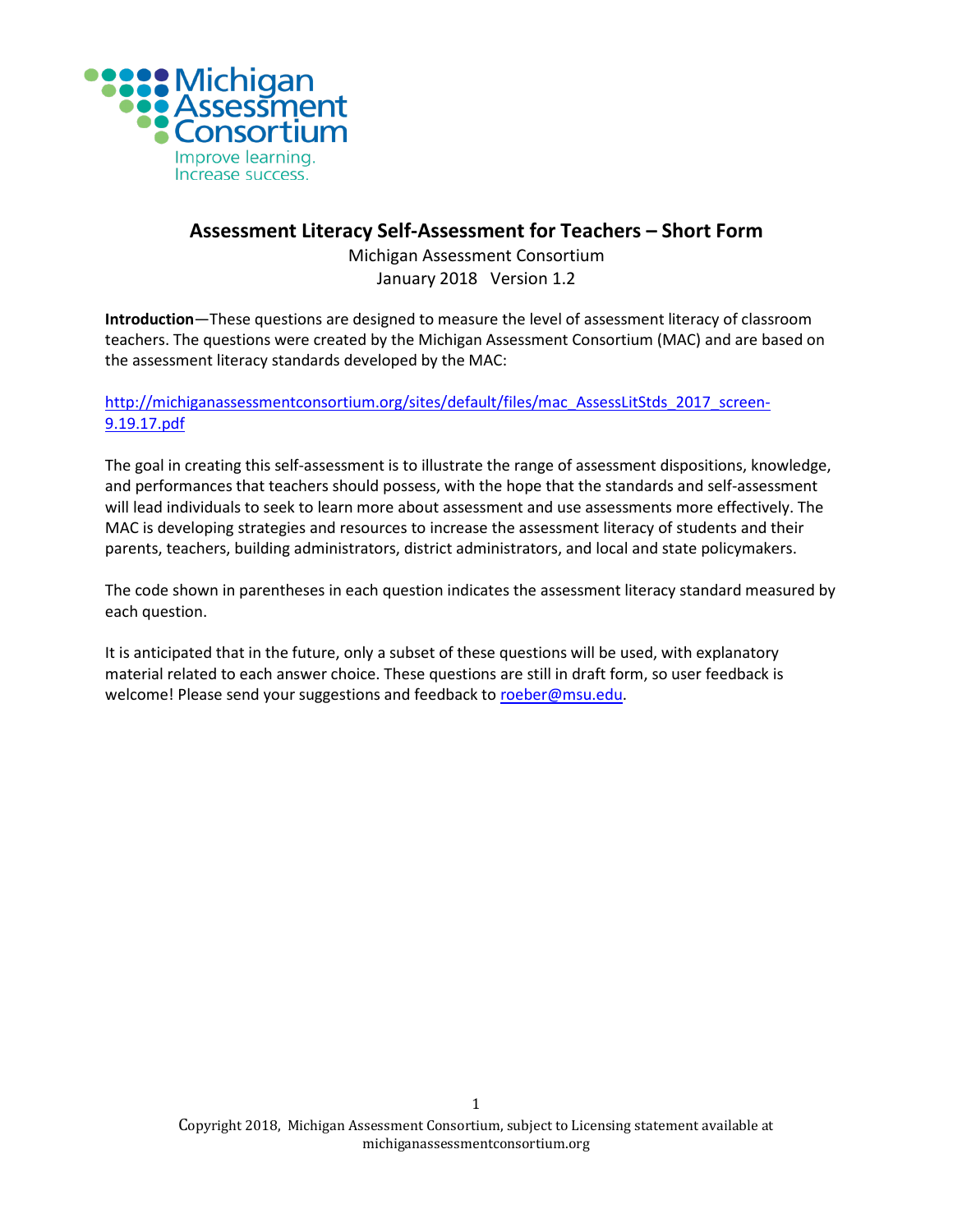**Dispositions—**These standards address what the MAC hopes that individual teachers who are assessment literate believe regarding assessment. Think about your beliefs about student assessment. Answer each of the following questions based on those beliefs.

#### **I. Dispositions**

- True False 1. Clear learning targets are necessary for developing high quality assessments as well as for providing high quality instruction. (I-G)
- 2. Which of the following is the most important characteristic of a balanced assessment system? (I-B)
	- A. Each type of assessment is given the same number of times during the school year.
	- B. School accountability assessments are given the highest priority in the assessment system.
	- C. Classroom assessments are given the highest priority in the assessment system.
	- D. The information needs of all users are considered equally important and are met.
- 3. Using multiple measures can provide a more accurate picture of student achievement. "Multiple measures" means which of the following? (I-D)
	- A. A summative assessment used at the beginning and end of the school year.
	- B. Benchmark assessments used several times during the school year.
	- C. Classroom summative assessments given at the end of each unit of study.
	- D. Summative, benchmark, and classroom assessments, measuring the same standards.

**Knowledge**—These standards specify the particular vocabulary, processes and practices that teachers who are assessment literate understand. There are a number of things that teachers need to know about assessment. Answer these questions based on what you know about assessment.

- 1. What are the two most important characteristics of a balanced assessment system? (II-A1-2)
	- A. Purposes for assessment have been identified and matched to assessment methods.
	- B. The information needs of different users have been identified.
	- C. Different summative tests have been identified.
	- D. Different purposes have been identified and used to identify the one assessment that meets all of them.
	- E. Different assessment purposes have been identified and prioritized by the building administrator, since one assessment cannot meet all purposes.
- 2. Which of the following are typical purposes of educational assessment carried out by educators? Circle all that apply. (II-B1-5)
	- A. Student improvement
	- B. Instructional program improvement
	- C. Promotion
	- D. Student graduation
	- E. Teacher evaluation
	- F. Predicting future economic earnings
	- G. Predicting future social status
	- H. School accountability
	- I. Accreditation
	- J. Grading students
	- K. Predicting future academic performance
	- L. Predicting success in life
	- M. Academic competition among schools
	- N. Identifying winning/losing students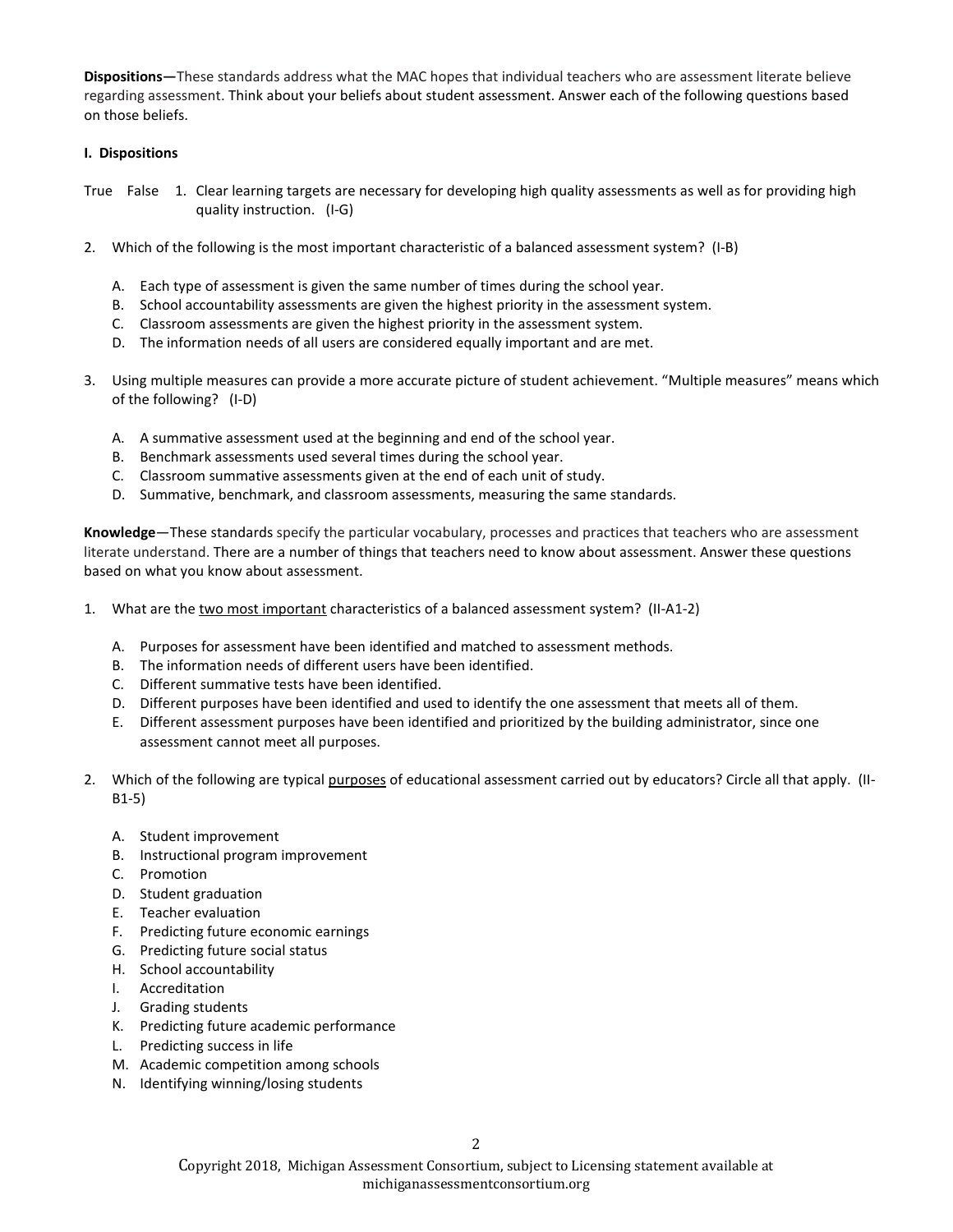- 3. What is the definition of a "summative assessment?" (II-C1)
	- A. The total score on a test
	- B. Any test given at the end of the year
	- C. A test that summarizes student achievement over an extended period of time, such as a school year.
	- D. Any test given in the fall to determine what students need to learn.
- 4. An "interim" or "interim benchmark assessment" is an assessment that is given (II-C2)
	- A. once during one school year.
	- B. at the start of the school year to help determine what students have retained over the summer.
	- C. several times during the year, to determine student progress in learning.
	- D. once, at the end of the school year, to help determine students' final grades.
- 5. A criterion-referenced interpretation of assessment results is a comparison of student assessment results to the (II-C4; II-H1)
	- A. the performance of students in the following grade.
	- B. the performance standards which have been set.
	- C. the overall results, standard by standard.
	- D. other students in the state and the nation.
- 6. A norm-referenced interpretation of assessment results is a comparison of student assessment results to (II-C4; II-H2)
	- A. the performance of students in the following grade.
	- B. the performance standards which have been set.
	- C. the overall results, standard by standard.
	- D. other students in the state and the nation.
- 7. When is it best to use selected-response items in a test? (II-E1)
	- A. When money is limited for the development of a new test.
	- B. When time is limited for the development of a new test.
	- C. To assess students on targets requiring students to demonstrate a performance.
	- D. To assess students on a large number of knowledge-recall targets.
- 8. When is it best to use constructed-response (written-response) items in a test? (II-E2)
	- A. When money is limited for the development of a new test.
	- B. When time is limited for the development of a new test.
	- C. To assess students on targets requiring students to demonstrate a performance.
	- D. To assess students on a large number of knowledge-recall targets.
- 9. Which of the following is the best definition of **reliability** as it pertains to assessment? (II-F3)
	- A. The extent to which the assessment results are stable
	- B. The extent to which assessment results are related to the standards assessed
	- C. The extent to which results predict future performance
	- D. The utility of a set of test results
- 10. Which of the following is the best definition of **validity** as it pertains to assessment? (II-F4)
	- A. A property of a test, showing whether the results can be trusted
	- B. A property of a test, showing whether the test results come from a high quality assessment

Copyright 2018, Michigan Assessment Consortium, subject to Licensing statement available at michiganassessmentconsortium.org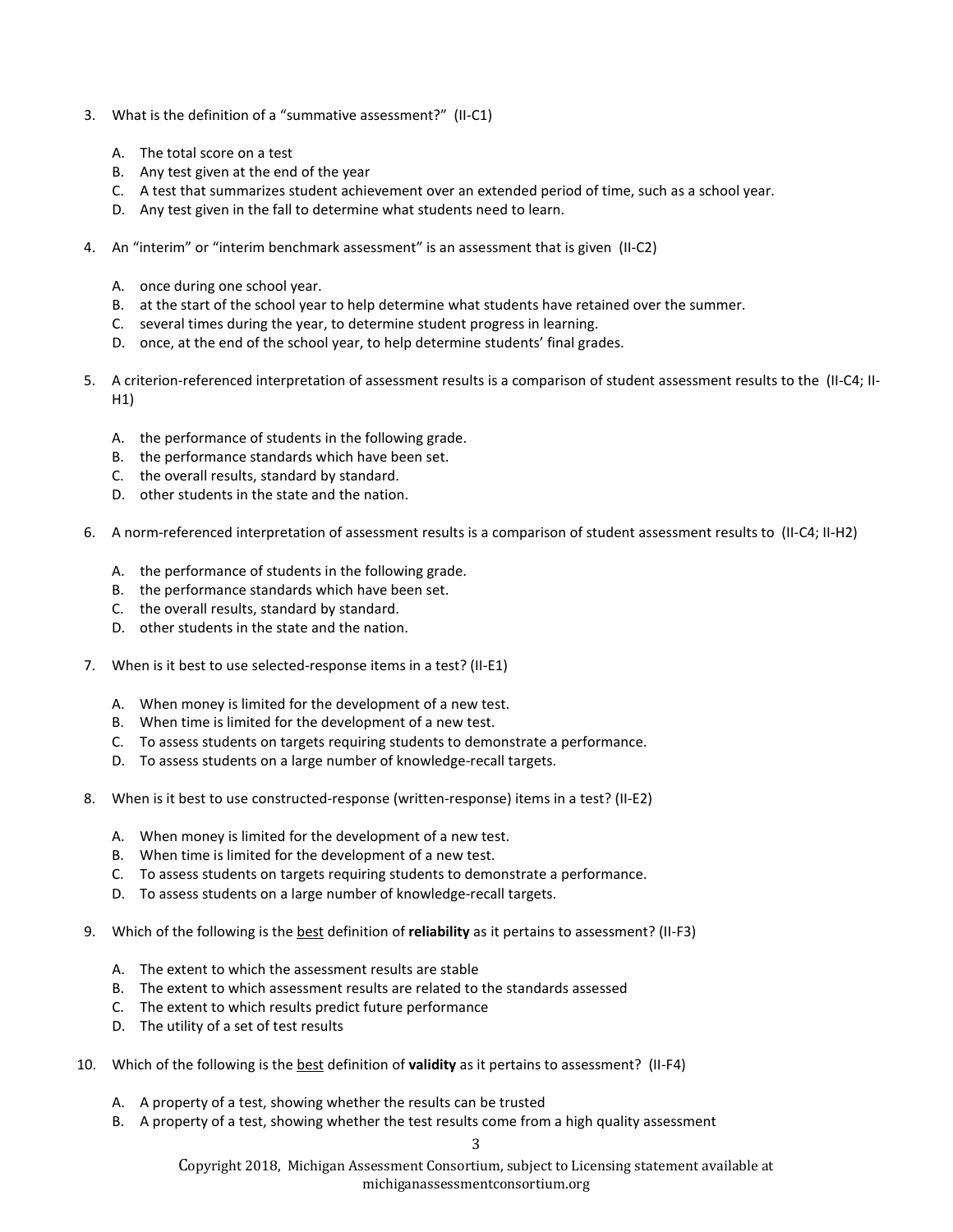- C. An indication of whether the test results support the claims made during the design of the assessment.
- D. An indication of whether the test results are useful to all users in any circumstance.
- 11. The first step in developing a high quality assessment is to: (II-G1-6)
	- A. select or construct the necessary assessment items with scoring guides where needed
	- B. design a test plan or blueprint that will permit confident conclusions about achievement.
	- C. field test the items in advance or review them before reporting the results.
	- D select the assessment methods appropriate to learning targets and assessment purpose(s).
	- E. determine the standards or learning targets to be assessed.
- 12. Indicate for each of the items below whether they are considered evaluative (E) or descriptive (D) feedback. (II-L)
	- Try harder next time
	- You maintained eye contact throughout your entire speech; now you might work on your enunciation.
	- You solved the equation; however, you need to include a written or visual explanation.
	- You made some simple mistakes on your timeline. Make sure that your time intervals are all the same length. Your writing has definitely improved.
	- You made some errors on your graph. Go back and check the names of your title, x-axis, and y-axis.
	- 89% B+-- Good work
- 13. A colleague of yours is revising his grading system. He would like to include student effort as part of the grade but isn't sure how he should do this or even if he should. Which of the following would be the best advice to him? (II-N)
	- A. Student effort should never be included because effort isn't important.
	- B. Student effort should never be included because knowledge is what is important.
	- C. Student effort could be included but it should be separate grading category from content.
	- D. Student effort could be included but it shouldn't count for more than 10% of the grade.
- **III. Performance**—These standards address the skills and competencies for which teachers who are assessment literate are proficient. These questions ask about how you as a teacher use student assessment. Think of this frame as you respond to these questions.
- 1. Match the following assessment tools with the proper method. (III-B)

| Column A |                             | Column B |                                                                  |
|----------|-----------------------------|----------|------------------------------------------------------------------|
| Α.       | Formative                   |          | Example of student work                                          |
| В.       | Summative                   |          | Using an assessment method so the student can identify their own |
|          |                             |          | learning                                                         |
|          | Interim                     | 3.       | Using a student's overall score to test their comprehension      |
| D.       | Diagnostic                  | 4.       | Assessing to determine a specific skill problem.                 |
| F.       | <b>Authentic Assessment</b> | 5.       | A pre-test to determine the student's initial skills             |

- 2. The best reason for providing feedback to students is that it will (III-K)
	- A. give students an accurate idea of who did best on the assessment.
	- B. tell students which students may best help them prepare for the next test.
	- C. motivate students to try harder and be better prepared for the next test.
	- D. help them prepare to tell their parents how they did on the test when they show it to their parents.
- 3. Which of the following is probably the least important aspect of a grading policy that results in accurate and consistent grades that are meaningful and supportive of student learning? (III-L)
	- A. The system employs multiple measures of student achievement
	- B. The grading system results in a percentage between 1% and 100%.

Copyright 2018, Michigan Assessment Consortium, subject to Licensing statement available at michiganassessmentconsortium.org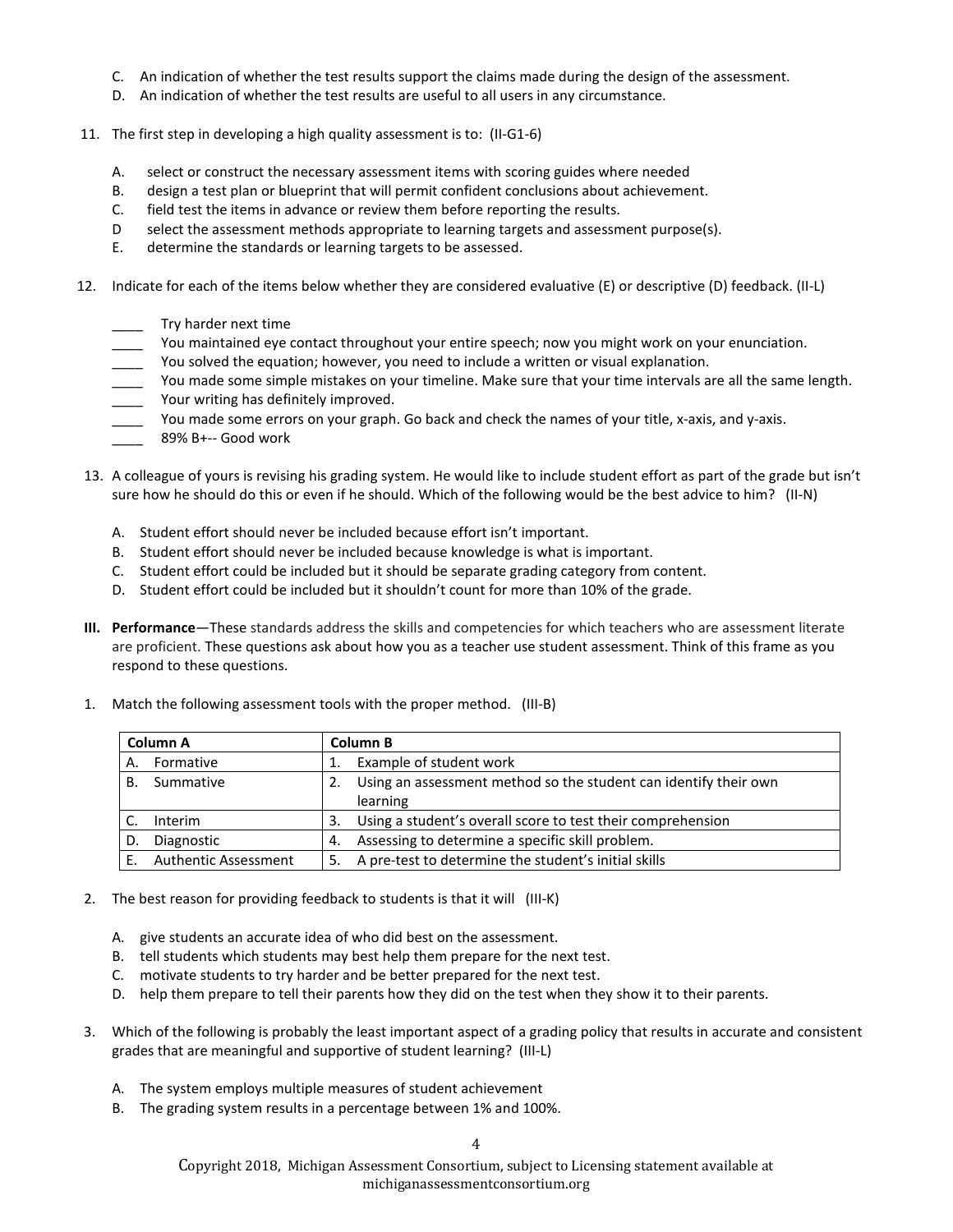- C. The grading system is clearly understood by the students
- D. Learning targets and assessment methods are weighted in terms of relative importance within the system.
- 4. What is the best way for teachers to collaboratively analyze and use assessment data to improve student achievement? (III-N)
	- A. Each teacher decide for herself or himself what he or she plans to do as a result of the data and then share it with the group.
	- B. Have one teacher review all of the results and give the group a draft report that can used to guide the group's discussion.
	- C. Look at the school's data together as a team, looking for trends and unexpected results, then analyzing individual classroom results together.
	- D. Select one or two classrooms that are typical of the school's performance and determine individual student learning needs, and then generalize these to all classrooms in the school.
- 5. The minimum number of data points to establish reliable year-to-year trends in educational performance over time for a school or district is: (III-O)
	- A. 1 year
	- B. 2 years
	- C. 3 years
	- D. 4 or more years

#### **Frequency of Performance**

In the past **twelve months**, how many times have **you** carried out each of the following activities?

|                                                                                     | 6. Modeled self-assessment with students. (III-A)                                                               |  |        |         |         |                 |  |  |  |
|-------------------------------------------------------------------------------------|-----------------------------------------------------------------------------------------------------------------|--|--------|---------|---------|-----------------|--|--|--|
|                                                                                     | None                                                                                                            |  | 1 time | 2 times | 3 times | 4 or more times |  |  |  |
| 7.                                                                                  | Used learning progressions to guide instruction and assessment. (III-D)                                         |  |        |         |         |                 |  |  |  |
|                                                                                     | None                                                                                                            |  | 1 time | 2 times | 3 times | 4 or more times |  |  |  |
| 8.                                                                                  | Used assessment results to make instructional decisions for individual students and groups of students. (III-I) |  |        |         |         |                 |  |  |  |
|                                                                                     | None                                                                                                            |  | 1 time | 2 times | 3 times | 4 or more times |  |  |  |
| 9.                                                                                  | Provided descriptive and actionable feedback that improved student achievement. (III-J)                         |  |        |         |         |                 |  |  |  |
|                                                                                     | None                                                                                                            |  | 1 time | 2 times | 3 times | 4 or more times |  |  |  |
| In the past twelve months, have you collaborated with colleagues in your school to: |                                                                                                                 |  |        |         |         |                 |  |  |  |
| Yes                                                                                 | 10. Use a variety of protocols to for looking at and scoring student work. (III-G)<br>No.                       |  |        |         |         |                 |  |  |  |
| Yes                                                                                 | 11. Use assessment results to modify instruction and to improve student achievement? (III-M)<br>No              |  |        |         |         |                 |  |  |  |
| Yes                                                                                 | 12. Use multiple sources of data to identify trends in learning? (III-O)<br>No                                  |  |        |         |         |                 |  |  |  |